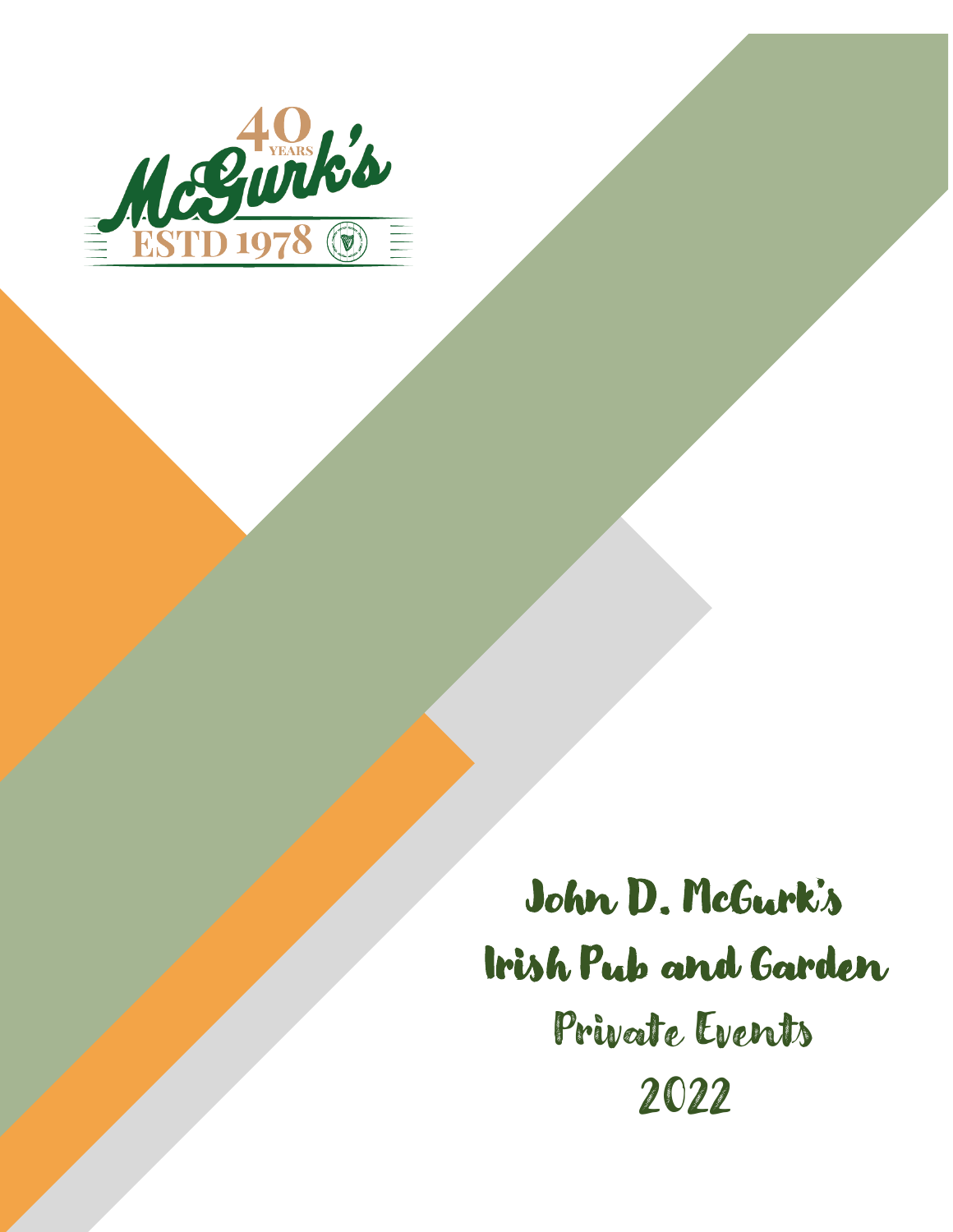# **Reserving a Room for your Private Party**

Contact our Events Manager, Alex to book your event. [events@](mailto:Julie@mcgurks.com)mcgurks.com 314-776-8309

*Rental fees are due upon booking. These fees are refundable if cancellations are made one month prior to your event.*

#### **The Patriot Room**

The Patriot Room can accommodate up to 50 guests seated. This room includes a private bar as well as a fireplace for enjoyment in the winter months. Adorned with rich hardwood and exposed brick, this space provides an elevated ambiance perfect for any occasion.

*A rental fee of \$500.00 is due when booking on the weekends. Minimum spend required. Please note that the rental fee is not a deposit and will not be applied toward the final bill.* 

## **All Season Pavilion**

**Semiprivate Area:** This option can accommodate up to 30 guests seated. Located in the southwest portion of our pavilion this space is fully covered, making it the perfect spot for your guests, rain or shine.

This area has high-top tables which is something to consider if you have children or adults that may find it difficult to sit in a high seat.

*A rental fee of \$250.00 is due when booking on the weekends. Minimum spend required. Please note that the rental fee is not a deposit and will not be applied toward the final bill.* 

**Entire Pavilion:** This space can accommodate up to 75 guests seated, available Sunday through Thursday only. A \$1,00 rental fee is due upon booking. Minimum spend required.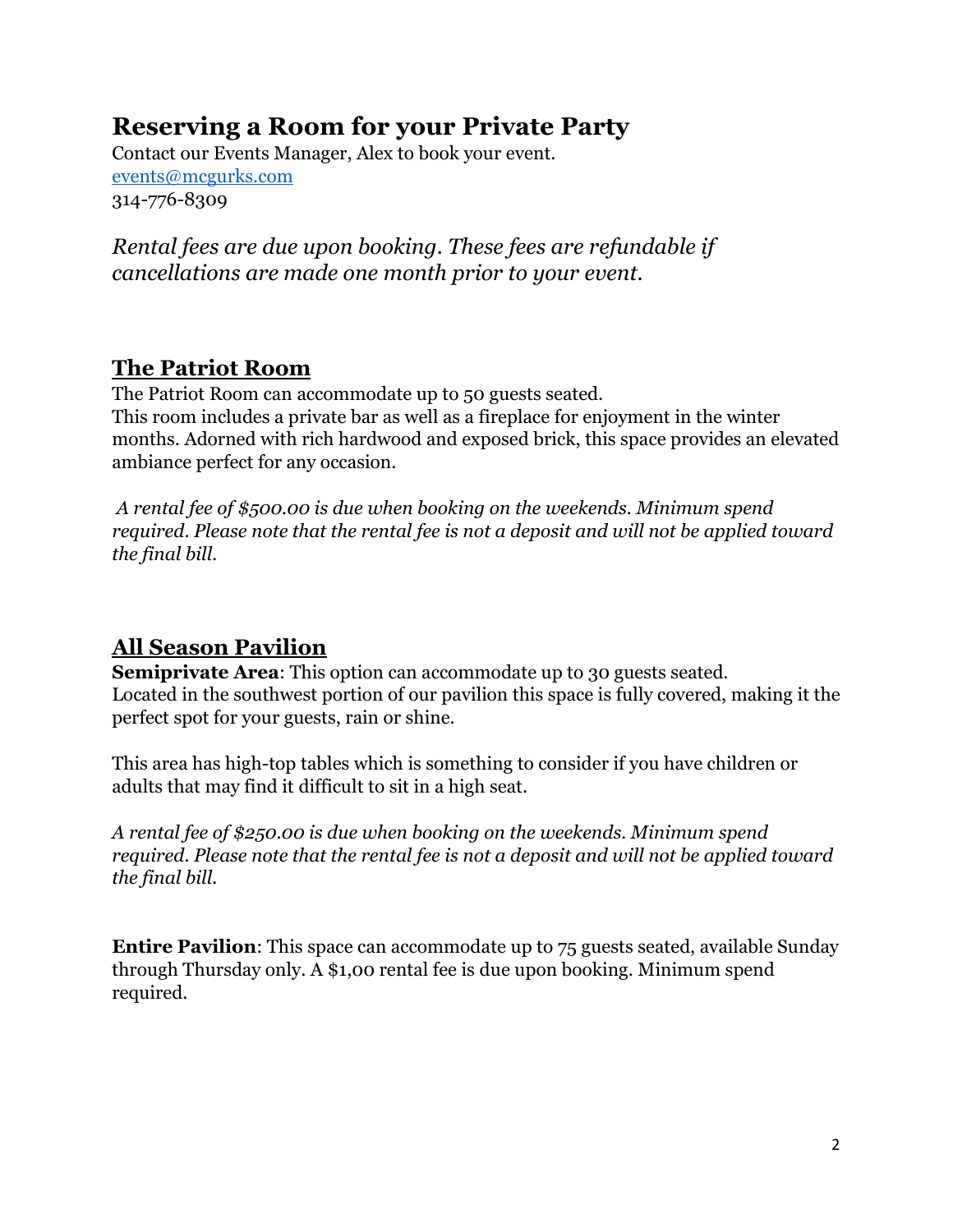# **Menu Options**

*Buffet style menus are intended for parties of 25 or more. Please note that when ordering a buffet style menu, any excess product remaining after the allotted time frame is not to be taken off premises.* 

## **Appetizer Buffet**

Choose four appetizers from the list below. These appetizers will be replenished for a two-hour period. *The appetizer buffet is \$14.95 per person.*

Appetizer Buffet Options: Buffalo Style Chicken Wings Spinach and Artichoke Ravioli Toasted Beef Ravioli Potato Skins Spinach Dip Crab Cakes Meatballs with House-Made Marinara Italian Sausage Stuffed Mushrooms Bacon Wrapped Shrimp (add \$2 per person)

All items come with appropriate sauces.

#### **A la carte items:**

+Vegetable tray \$40.00 Feeds 25-50 people Seasonal fresh vegetables, ranch dipping sauce

+Fruit platter \$75.00 Feeds 25-50 people Seasonal fresh fruit

+McGurk's House Salad \$35.00 Feeds approximately 30 people

## **Lunch Buffet**

Your choice of one of the following: Turkey, Corned Beef or Ham dollar roll sandwiches

Choice of 2 appetizers: Buffalo Style Chicken Wings, Potato Skins, Toasted Beef Ravioli or Spinach Artichoke Ravioli.

Served with our McGurk's House Salad and our House-Made Chips. Replenished for a two-hour period. *The lunch buffet is \$15.95 per person.*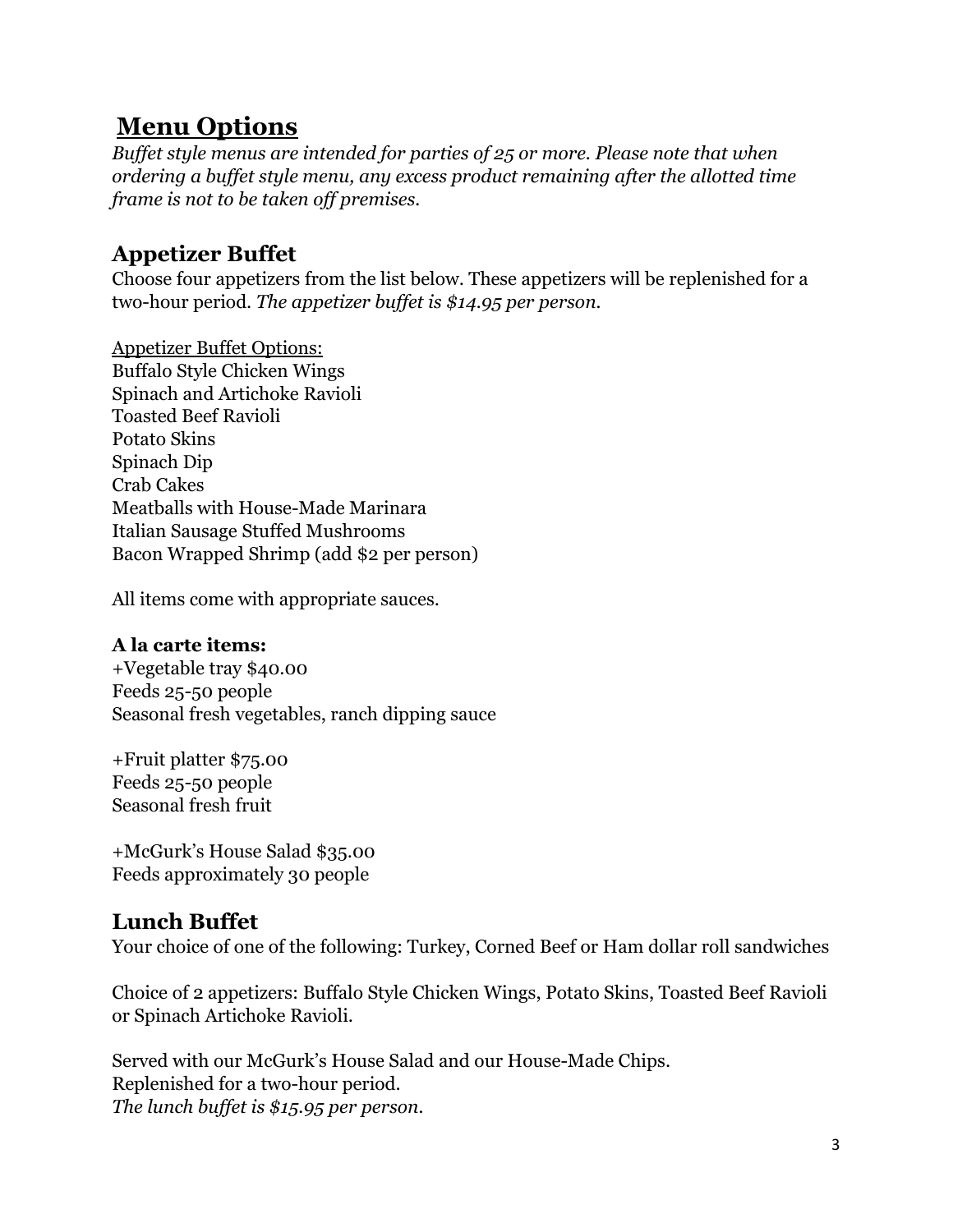#### **Limited Menu**

Available for luncheons, we ask that you choose 5-7 items from our menu. Your selections will be printed on a custom menu for your guests to choose from. *Items will be charged at menu price.* 

### **Seated Dinner**

Custom menus are designed for each dinner party. You will complete your menu by choosing three courses to serve your guests: soup or salad, choice of entrée, and dessert. Items are chosen from our standard dinner menu, available on our website. *The seated dinner option is \$35 per person.*

## **Dinner Buffet**

Choose two of the entrées listed below. These entrées will be replenished for a two-hour period. Also included on the buffet is our McGurk's house salad, roasted new potatoes, sautéed green beans, dinner rolls and fresh baked cookies. *The dinner buffet is \$24.00 per person.*

Entrée Options: Grilled Flank Steak with Mushroom Cream Sauce Spinach Artichoke Chicken Breast Roasted Pork loin with Spiced Fruit Reduction Corned Beef Brisket Grilled Chicken Penne Pasta (available with marinara or cream sauce)